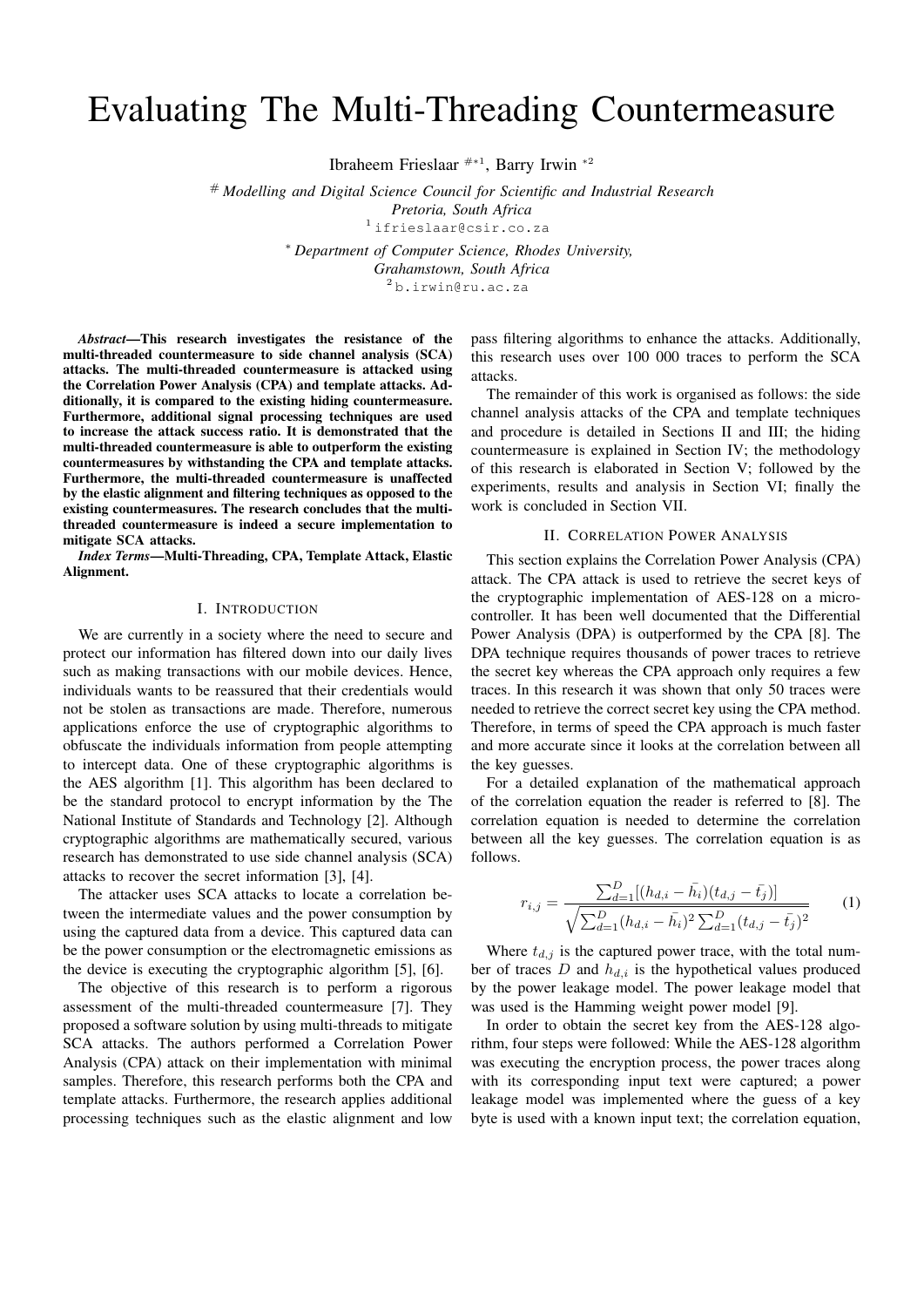Equation 1 was implemented to run through all the captured power traces; and finally, a ranking procedure was created that predicted the most likely key based on the correlation accuracy.

The attack on the AES-128 cryptographic algorithm takes place at the point the secret key is sent to the lookup table (S-Box). Upon acquiring the power traces (data), a power leakage model is implemented with a guessing procedure. The system loops through one subkey at a time and guesses every possible outcome for that subkey. These guess values range from  $0 - 255$ . The next phase is to calculate the corresponding intermediate value of that guess. The value of each guess is converted to its binary representation of the value, with the total number of 1's summed up to determine the *weight*. This is referred to the hamming weight power model [9]. It is known that the encryption algorithm has 16 subkeys [10] and since each subkey is attacked one at a time there is only  $2^{12}$ possibilities, instead of  $2^{128}$  possibilities to predict the correct secret key.

The values are substituted in Equation 1 to obtain the correlation. A negative correlation is possible. However, the absolute value is taken. Furthermore, to achieve a ranking system the correlation of each guess is stored and the guess with the maximum correlation is predicted to be the subkey.

## III. TEMPLATE ATTACKS

The template attack is a powerful probabilistic side channel analysis attack. To reveal secret information the template attack incorporates a Gaussian noise model and the maximum likelihood principal [11]. This subsection will be divided into a further three subsections consisting of multivariant statistics, template creation, data analysis and applying the attack.

#### *A. Multivariant Statistics*

It is well known that electrical signals are noisy. Upon measuring voltage the user does not expect to capture the perfect reading. However, it is possible to model the voltage source. If we have the equation  $X = X_{true} + N$ , where  $X_{true}$ is the perfect signal and  $N$  is the noise. The probability density function (PDF) of a Gaussian distribution is used to calculate how likely a certain measurement is [12]. The PDF equation is as follows:

$$
f(x) = \frac{1}{\sigma\sqrt{2\pi}}e^{-\frac{1}{2}(\frac{x-\mu}{\sigma})^2}
$$
 (2)

where,  $\mu$  is the mean and the standard deviation is  $\sigma$ . Therefore if  $f(x)$  is an extremely low value, it can be comfortably assumed that it would not be the correct subkey.

The PDF works well for one variable. However, the attacker requires to use multiple variables in order to recover the 16 subkeys. Multivariate distributions allows for the modelling of multiple variables that may or may not be correlated. Instead of determining one  $\sigma$ , the system would determine a matrix of covariances. In order to model three variables  $X_1, X_2, X_3$ , the matrix would be as follows:

$$
\Sigma = \begin{bmatrix} Var(X_1) & Cov(X_1, X_2) & Cov(X_1, X_3) \\ Cov(X_2, X_1) & Var(X_2) & Cov(X_2, X_3) \\ Cov(X_3, X_1) & Cov(X_3, X_2) & Var(X_3) \end{bmatrix}
$$
(3)

Furthermore, each value mean has to be calculated, therefore

$$
\mu = \begin{bmatrix} \mu X_1 \\ \mu X_2 \\ \mu X_3 \end{bmatrix} \tag{4}
$$

To calculate the PDF of a multi-variance a vector  $(v)$  is required, where  $v = [X_1, X_2, X_3 \dots X_n]^T$  Thus the equation for  $N$  variables is:

$$
f(x) = \frac{1}{\sqrt{(2\pi)^N |\Sigma|}} e^{-\frac{(v-\mu)^T \sum_{j=1}^{T} (v-\mu)}{2}} \tag{5}
$$

Therefore if  $N$  points are taken from the power trace and substituted into v from Equation 5. with  $f(x)$  returning as a high value. The system would interpret this as a good guess for the potential subkey value.

# *B. Creating The Template*

A template is effectively a set of probability distributions that portrays what the power traces looks like for various random keys. Therefore, if key  $(k)$  is used, the power trace of that key would be the distribution  $f_k(x)$ . In order to create a good distribution to model the power trace for every key, thousands or even millions of traces are required as the attacker would require to create 256 models. However, there is an alternative approach. The attacker can model a sensitive section in the AES-128 algorithm. By focusing on the substitution box in the algorithm the attacker can create a model of every possible hamming weight, thus only 9 models are required. This reduces the order of magnitude drastically.

The attacker goes on the assumption that the selection of key does not affect the entire power trace. It is considered that the subkeys only influence the power consumption at a few critical times. If the attacker is able to determine these points of interest he would be able to create to only need three points to create a 3D distribution model.

The attacker would be able to determine these points of interest by using a simple method know as the sum of differences method. The algorithm is as follows: For every sample  $i$  with every operation  $k$ , determine the average power consumption  $M_{k,i}$ . Hence, if there are  $T_k$  traces where the attacker performed  $K$  operations, the average would be calculated as follows:

$$
M_{k,i} = \frac{1}{T_k \sum_{j=1}^{T_k} t_{j,i}}\tag{6}
$$

Upon acquiring the set of averages, the absolute pairwise differences is calculated, followed by the summation of these values. This will generate a power trace which consists of various peaks. The next procedure would be to select the highest peak, remove minimal peaks close to the highest peak and traverse through the power trace until enough points of interest have been selected.

The attacker's aim would be to determine the mean and covariance matrix for every operation. In order to achieve this he would set out to do the following: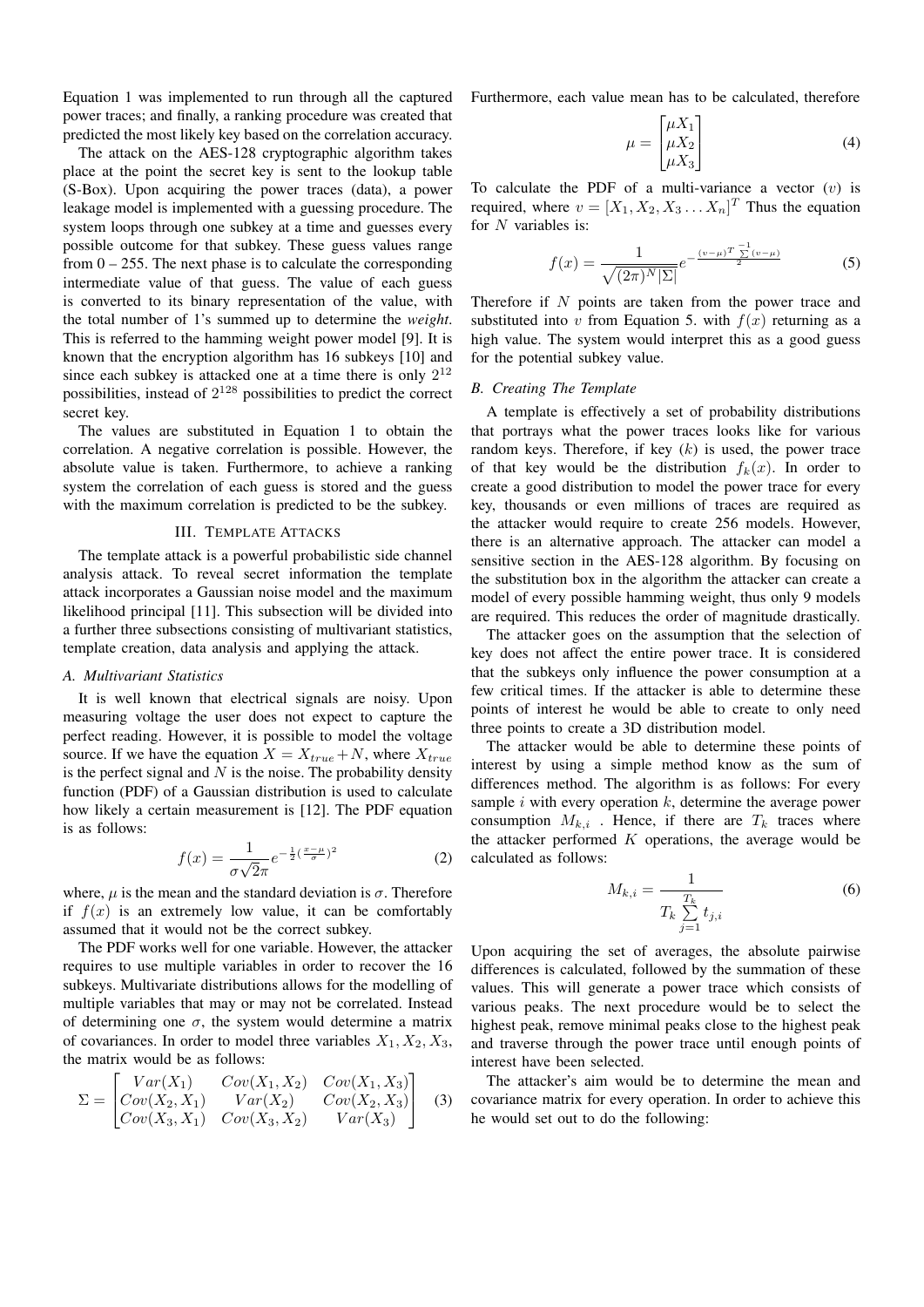- 1) Locate every power trace that falls under the category of certain operation. Example: locate every power trace where the subkey was 0xFF.
- 2) Determine the mean at every point of interest.
- 3) Determine the variance at each point of interest.
- 4) Determine the covariance of every pair of points of interest.
- 5) Repeat for all operations.

Once the procedure listed above is completed, the attacker will have K mean and covariance matrices, modelling each of the  $K$  different operations that the target can do and he would be ready to attack carry out the attack.

# *C. Applying the Template*

For the attack a small number of traces from the victim's device is required, a minimum of 1 trace and a maximum of 20 traces are required. Upon acquiring these traces the PDF is calculated for every key guess based on the location of the points of interest from the template. In order to carry out a successful template attack, it is assumed that the attacker has access to a copy of the device he intends to attack. Once the device is obtained, four steps are required to the perform the attack.

- 1) Capture a large data set from the copy device using random plaintext and crypto keys as input. This could be between a hundred thousand and a million traces.
- 2) Generate a template based on the points of interest which consist of multivariate distribution of the traces.
- 3) Capture the traces from the victim's device.
- 4) Apply the template on the captured trace from the victim's device.

## IV. HIDING

The hiding countermeasure aims to reduce the correlation between the intermediate variables and its power consumption from a cryptographic device. This can be achieved by two methods. The first method obscures the correlation by varying the power consumption in the amplitude domain and the second method is to randomise instructions in the time domain [13].

Variations in the amplitude domain can be purposely generated by changing the clock rate of the device on each execution of a program. Shifting the amplitude can lead to a lower signal-to-noise ratio (SNR) which increases the difficulty of a side channel attack. Furthermore, embedded devices often integrate noise generators to add to the difficulty of performing a successful attack.

Hiding in the time domain can occur when traces are misaligned intentionally or unintentionally. Unintentional alignment arise due to lack of a satisfactory trigger signal. Intentional hiding in the time domain is attributed to hiding through randomization. This can be achieved by inserting dummy operations at critical sections in the algorithm or having random delays.

A second approach is to shuffle the sequence of operations. In terms of the AES crypto algorithm operations such as AddRoundKey, SubBytes, ShiftRows, or MixColumns can be shuffled. This research will compare the implementation of the combination of the hiding countermeasures against the multithreaded countermeasure [14].

## V. METHODOLOGY

This research implements the proposed software countermeasure using multiple threads as a countermeasure to mitigate side channel analysis attacks [7]. It uses multi-threads and a task scheduler combined with the hiding countermeasure into its threaded design.

The system is designed to execute the AES-128 cryptographic algorithm on one thread. During this execution, multiple other threads, henceforth referred to as noise threads, are executed in parallel with the encryption thread. These noise threads contains dummy mathematical instructions such as calculating the Fibonacci sequence or determining the lowest common denominator. Additionally, the noise and crypto threads would randomly occur at different locations on each execution of the algorithm.

The countermeasure was designed to insert the noise threads at the subkey round. On each execution the noise thread would be inserted at a different calculation of a subkey. Furthermore, the system reviews previous output and based on data it would create a noise thread at a different location on the next execution cycle. The system is further randomised by altering the number of noise threads and the type of noise to be produced on each occasion. Since the countermeasure is able to insert multiple noise threads at any given subkey the the system would be capable of inhibit attackers that make use of low cost equipment.

The countermeasure is further reinforced by storing and updating the random seed in the EEPROM. This is to prevent the randomiser from generating the same sequence of values. Furthermore, the sequences in the AES-128 algorithm are shuffled as describe in the hiding technique.

This section is further categorised into two subsections. Subsection V-A covers the equipment used in the research and Subsection V-B discusses the attack strategy to obtain the secret key.

# *A. Equipment*

The research adopts the same ChipWhisperer equipment described in [7]. Furthermore, the same target device will be used. The target device is the Atmel ATmega328p microcontroller. The ChipWhisperer makes use of a field-programmable gate array (FPGA). The FPGA is the ZTEX FPGA Module which uses a Spartan 6 LX25 FPGA [15]. The FPGA allows for capturing of samples synchronously. It has been demonstrated that capturing synchronously with a low clock would yield the same results while capturing with a high asynchronous clock [16]. The use of synchronisation allows the attacker to capture the power signature in a repeatable manner. Fig 1 exhibits that the power consumption of multiple traces are similar to each other since a synchronous clock is used.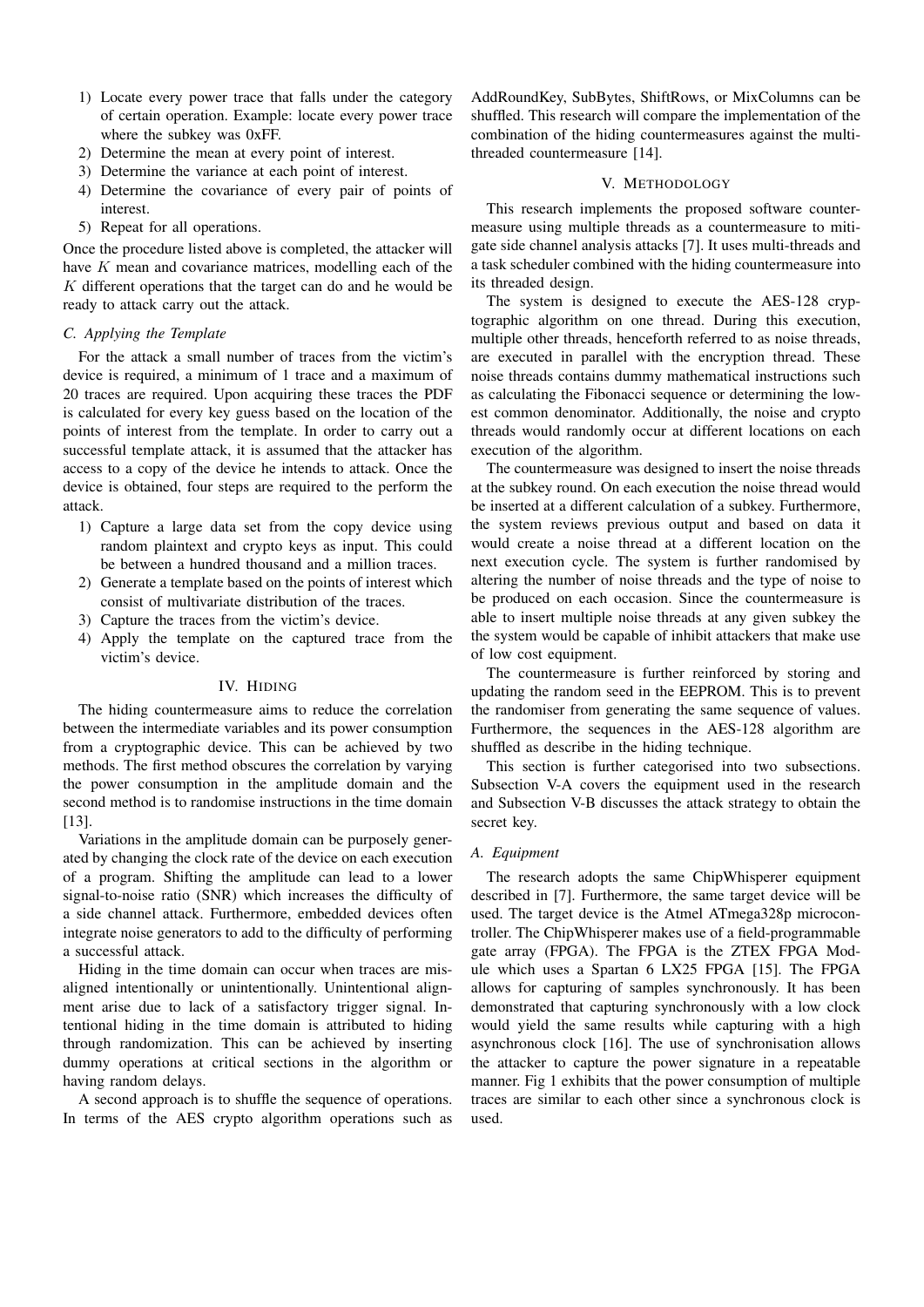

Fig. 1. 10 traces captured synchronously.

The FPGA contains a clock module which routes the desired clock to the analog-to-digital converter (ADC) which in turns is capable of amplifying the clock frequency. The capture configuration is as follows: The digital signal is amplified by 34.5039 decibel (dB) with a low gain setting; the rising edge trigger logic is used to prompt the capturing of the power consumption; followed by the clock frequency which is multiplied by four, this multiples the base frequency 7.375 MHz to 29.5 MHz. Additionally, all samples is captured synchronously.

Fig 2 depicts a comparison between capturing with and without digital amplification. In Fig 3(b) it is seen that the signal is more defined than that of Fig 3(a). Additionally, Fig 3 depicts the comparison of capturing at a clock rate of 7.375 MHz and 29.5 MHz. While observing the points after 3000 it is evident that capturing with a high clock is more desirable.



Fig. 2. A comparison between the signal being digitally amplified.

# *B. Attack Procedure*

To retrieve the secret key from the power consumption, this research will use the CPA and template attacks. The procedure for acquiring the secret information has been discussed in Sections II and III. Furthermore, the research will carry out additional signal processing techniques that was not applied in [7].



Fig. 3. A comparison in signal when the clock is multiplied by four.

The elastic alignment technique as well the Savitzky?Golay (SG) digital filter will be used to increase the success ratio for retrieving the secret key. A data smoothing technique based on local least-squares polynomial approximation was proposed by Savitzky and Golay . Their research demonstrated that the smoothing reduces noise while preserving the peaks in the waveform [17].

The elastic alignment algorithm uses FastDTW to align power traces. Dynamic time warping (DTW) is a technique used in speech recognition to align record speech patterns. The dilemma speech recognition researchers were faced with was when two similar utterances with differences in timing needed to be aligned. However, Sakoe *et al.* introduced a solution by using dynamic programming to match these utterances using a nonlinear time path [18]. The elastic alignment algorithm first computed the DTW of the samples. Upon acquiring this information the algorithm aligns the two signals. Research has shown that using this algorithm significantly increases the success rate of a side channel attack. For an in-depth discussion on DTW and the elastic alignment algorithm the reader is referred to [19]. Figure 4 depicts the flow diagram of the experimental setup. It depicts that there are three major areas. The capture data, post processing and the analyse data phases. The capture data phase is the first phase where the data is captured from the device under test. The device under test is referred to the Atmega328p microcontroller which is placed onto a printed circuit board (PCB) and the device used to capture the data is the ChipWhisperer. Figure 5 depicts the hardware configuration as the ChipWhisperer is connected to the PCB via a serial cable, a low noise amplifier is connected to the ChipWhisperer which intern is connected to an electromagnetic probe which is used to capture the electromagnetic data from the Atmega328p microcontroller.

The second phase known as the post processing stage will take the captured data and apply the elastic alignment algorithm followed by the Savitzky?Golay digital filter. The process is concluded in stage three where the data will be attacked by the CPA and template attacks.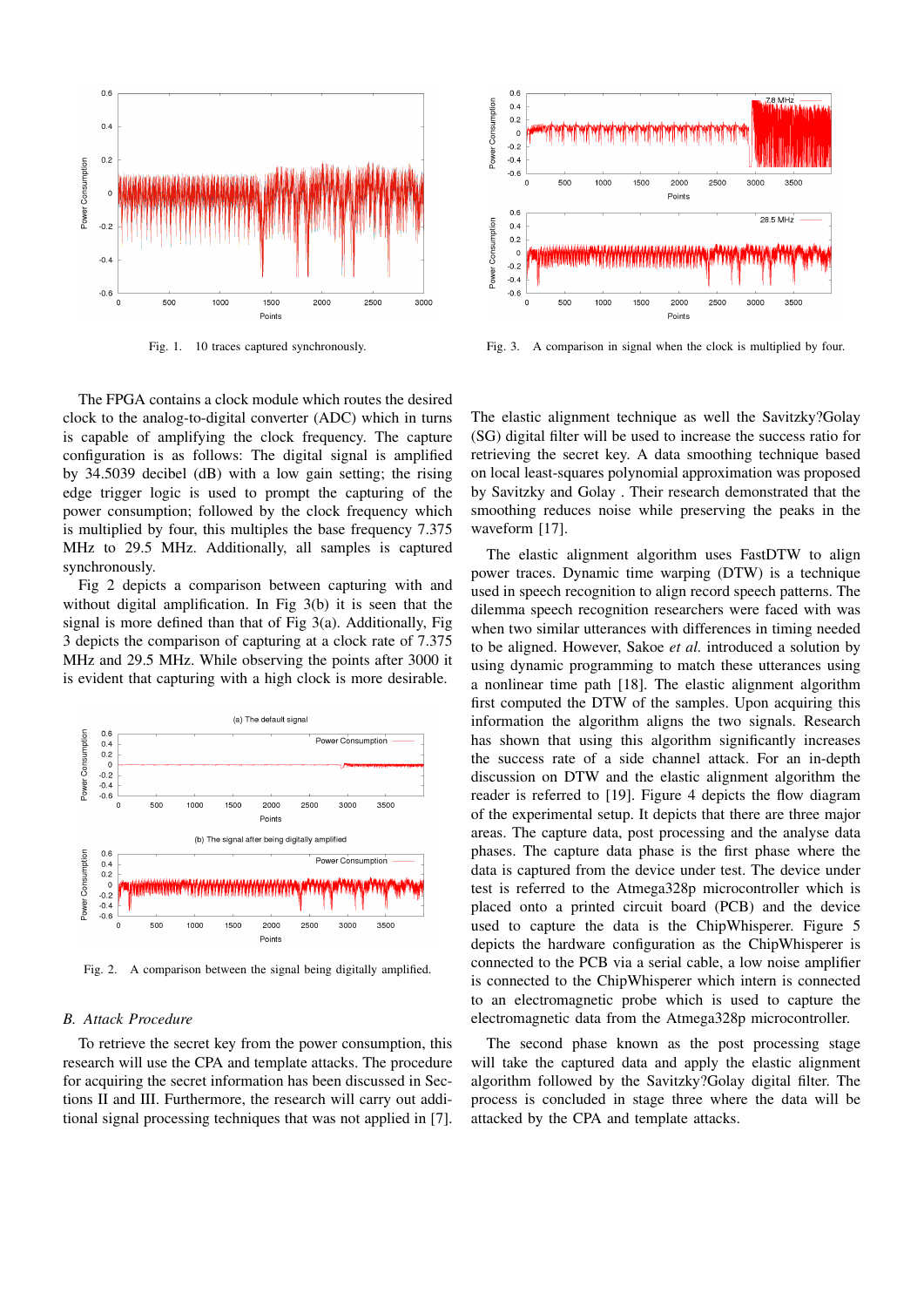

Fig. 4. The flow diagram of the experimental setup.



Fig. 5. The hardware Configuration: The ChipWhisperer capturing EM data from the Atmega328p processor.

## VI. EXPERIMENTS, RESULTS AND ANALYSIS

This sections covers the experiments carried out in this research, followed by the results obtained and an analysis on the results.

The first group of experiments was to recover the secret key from an unprotected implementation of the AES-128 algorithm. The AES-128 algorithm was executed on the Atmega328p microcontroller. While the execution was taking place, the EM emanations was captured, along with the input text and fixed secret key as the data. For this experiment The data was used with no post processing and attacked using the CPA attack approach. Table I illustrates the results acquired from the attack. The table contains the number of traces used, the number of subkeys recovered and finally, the success rate. The success rate was calculated by the number of recovered subkeys divided by the total number of the subkeys(16). It

TABLE I CPA RESULTS AGAINST AN UNPROTECTED IMPLEMENTATION OF AES-128.

| Traces | Recovered Subkeys | <b>Success Rate</b> |
|--------|-------------------|---------------------|
| 10     |                   | 0.1875              |
| 20     |                   | 0.4375              |
| 30     | 10                | 0.625               |
| 40     | 14                | 0.875               |
| 50     | 16                |                     |

is observed from the table that all subkeys (16) or the entire key was recovered with only 50 traces using the CPA attack method.

The next experiment was to apply the template attack against the unprotected implementation. Since large amount of data is needed to create a template. The system captured two sets of data, firstly the training set and then the test set. The training set which was used to create the template consisted of 100 000 traces and the test set consisted of a 100 traces. Once the template was created the attack commenced and the results is depicted in Table II.

TABLE II CPA RESULTS AGAINST AN UNPROTECTED IMPLEMENTATION OF AES-128.

| Traces | Recovered Subkeys | Success Rate |
|--------|-------------------|--------------|
|        |                   | 0.25         |
|        |                   | 0.375        |
|        |                   | 0.5          |
| 13     | 13                | 0.8125       |
| 16     | 15                | 0.9375       |
| 18     | 16                |              |

Table II displays that the template attack was successful. The attack only required 18 test samples to predict the correct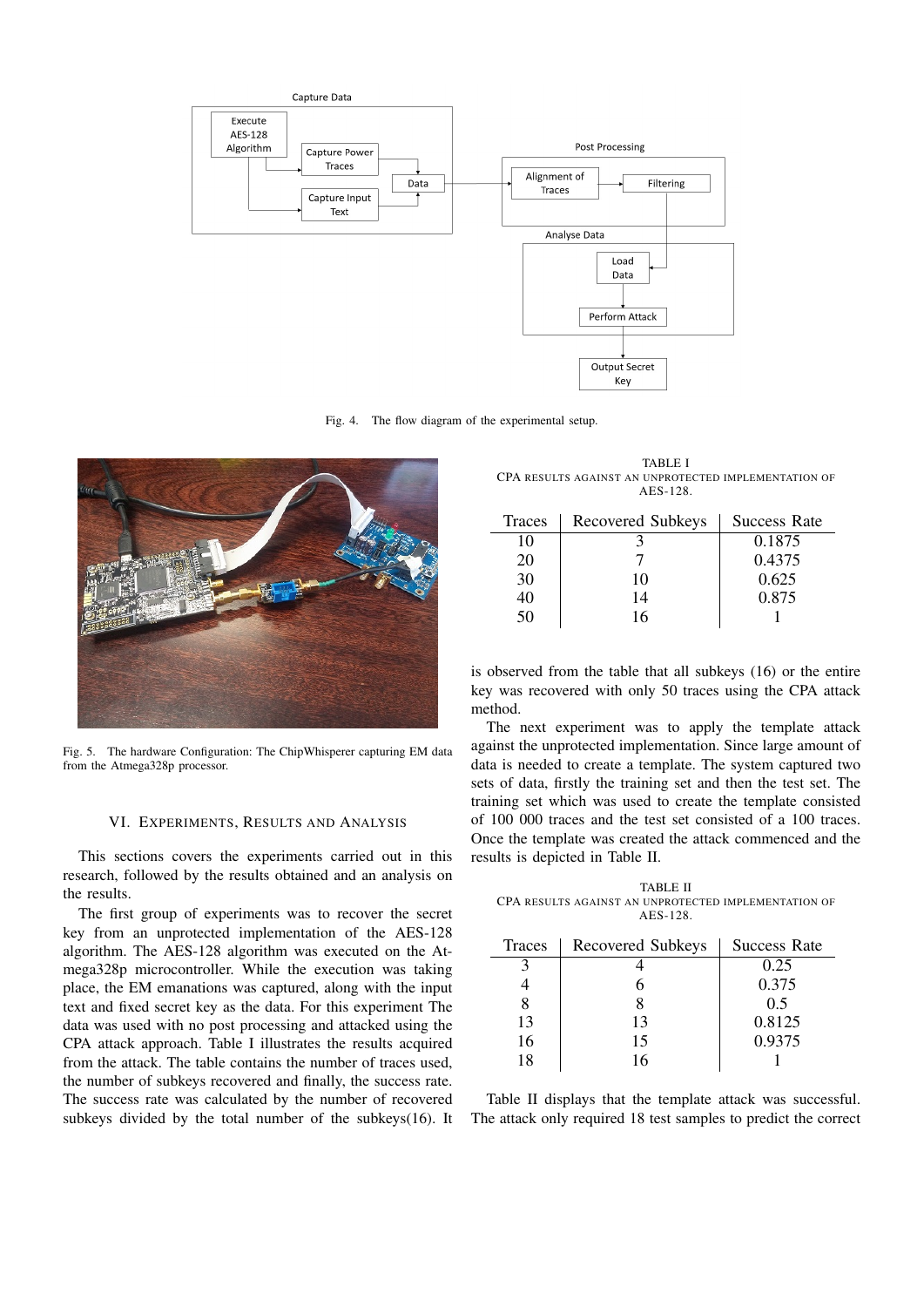secret key. It is possible to create a template that would only require one test sample. However, this requires millions of training samples [11]. Based on the results obtained in the two experiments mentioned above, it is clear that the system is capable of recovering the secret key from an unprotected implementation of the AES-128 algorithm using both the CPA and template attack techniques.

The second experimental set consisted of attacking the AES-128 algorithm with the known and multi-thread countermeasure in effect. The known countermeasure was a combination of the hiding, shuffling, and random time delays countermeasures into one algorithm, followed by the multi-threaded countermeasure. Both these countermeasures was attacked by the CPA and template attack procedure.



Fig. 6. Success rate graph for the template attack with 100 000 training and 120 testing samples.

Figure 6 depicts the success rate when 100 000 training and 120 testing samples were used for the template attack. The same calculation was used for the success rate as mentioned earlier. The figure illustrates for both the known and multithreaded countermeasure the template attack was unsuccessful. However, the success rate of the known countermeasure was higher than that of the multi-threaded countermeasure. The known countermeasure leaked out three subkeys where as the multi-threaded countermeasure leaked out only one.

The designers of the multi-threaded approach stated that the write to EEPROM added to the resistance of their countermeasure. This research has noted that after the completion of the substitution round the write to memory has a high peak in power spike. The post processing phase was modified to add the functionality of removing these memory spikes from the captured power traces of the multi-threaded countermeasure. Figure 7 illustrates the comparison between 10 captured power traces from the multi-threaded countermeasure with and without the memory power signature. It is seen in Figure 7a after 8000 points there was a huge power spike when compared to the rest of the power signature. This power spike was when the algorithm was storing the random seed in the EEPROM. Figure 7b depicts the power traces as the post processing stage removed the memory spikes. Upon acquiring the modified power trace, the template attack was used to



Fig. 7. A comparison between 10 captured power traces from the multithreaded countermeasure with and without the memory power signature.

attack this data. Table III displays the results obtained. It is

TABLE III TEMOLATE ATTACK RESULTS AFTER THE MEMORY WAS REMOVED FROM THE MULTI-THREADED COUNTERMEASURE.

| Traces | Recovered Subkeys   Success Rate |        |
|--------|----------------------------------|--------|
|        |                                  | 0.0625 |
| 56     |                                  | 0.125  |

depicted that removing the memory yielded in retrieving an additional subkey. However, all the subkeys were not fully recovered. Furthermore, only two subkeys were recovered, that is still less than the subkeys when the known countermeasure was used.

The third set of experiments involved applying the post processing techniques of elastic alignment and filtering. The first stage was to apply the elastic alignment to the captured traces, followed by applying the SCA attacks. Figure 8 depicts an example of two traces misaligned, followed by the alignment after applying the elastic alignment technique. In Figure 8a it is seen that the two power traces are similar in pattern with each other. However, they are not aligned correctly after being captured. Furthermore, Figure 8b demonstrates the capabilities of the elastic alignment by aligning the traces correctly.

The elastic alignment algorithm was firstly applied to the captured traces of the known countermeasure. Table IV illustrates the results of the CPA attack against the captured traces of the known countermeasure after elastic alignment was applied. The table indicates that there was a great improvement

TABLE IV CPA RESULTS AGAINST THE KNOWN COUNTERMEASURE WITH ELASTIC ALIGNMENT.

| Traces | Recovered Subkeys | Success Rate |
|--------|-------------------|--------------|
|        |                   | 0.0625       |
| 40     |                   | 0.25         |
| 60     |                   | 0.375        |
| 100    |                   | 0.625        |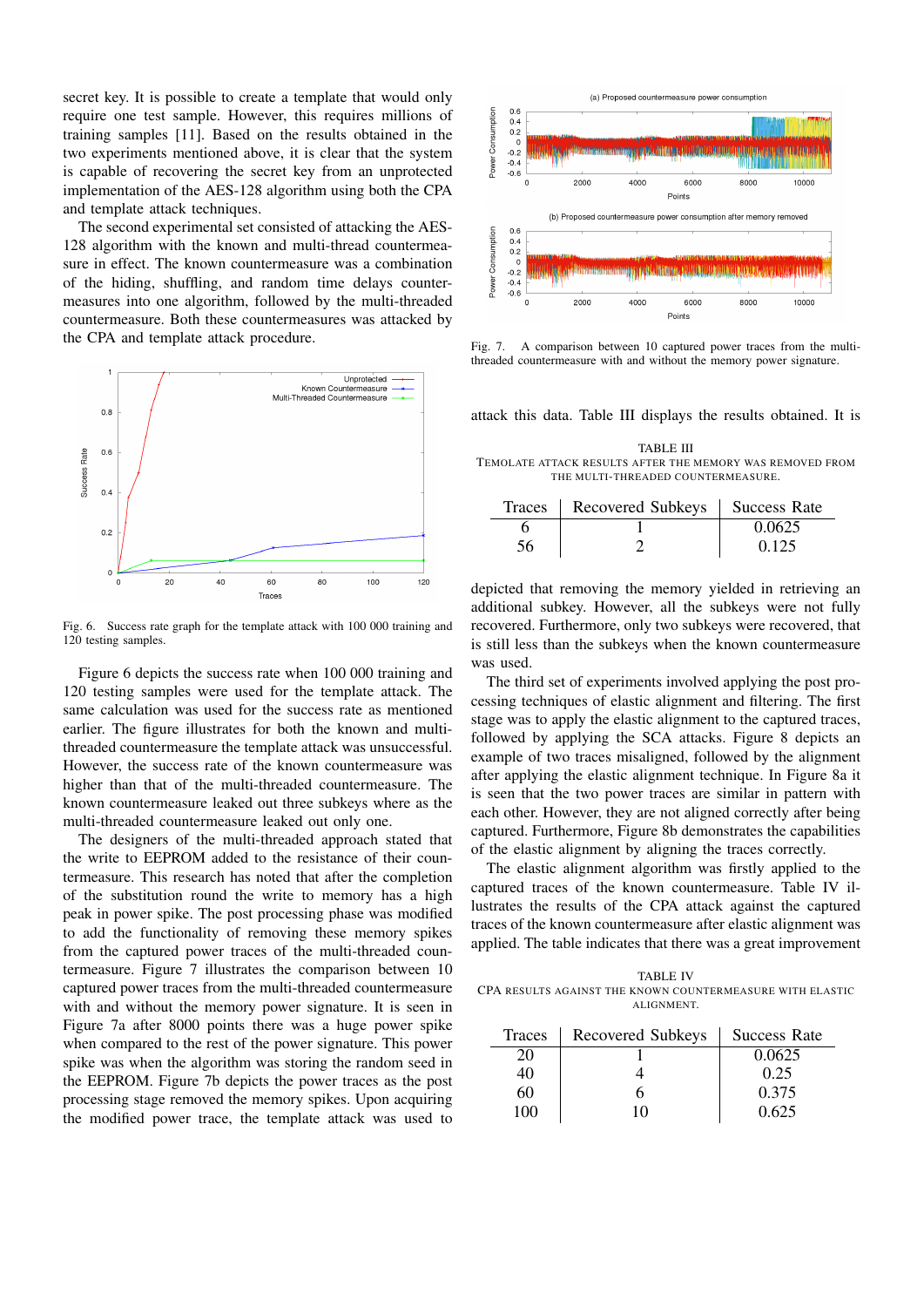

Fig. 8. Alignment of traces using the elastic alignment technique

towards recovering the subkeys using the elastic alignment technique. Comparing to earlier results were only three keys were recovered, this approach allowed the recovery of 10 subkeys with only requiring a 100 of traces as opposed to 100 000 traces which barely gave significant results. These results demonstrated the strength of using the elastic alignment processes.



Fig. 9. The power consumption of an unprotected implementation of the AES-128 algorithm

The Savitzky?Golay (SG) filter is a powerful filter, capable of removing noise and keeping the important information. To demonstrate this, the filter is applied to the unprotected power traces that was captured. Figure 9 depicts the power consumption of an unprotected implementation of the AES-128 algorithm. As mentioned before, the system was able to recover the entire secret key.

The aim is to apply the SG filter on these traces and

achieve the successful recovery of the secret key. Figure 10 demonstrates the power consumption as the SG filter is applied. From the figure it is seen that there is a dramatic reduction in the noise levels compared to that of Figure 9. As mentioned in Subsection V-B the SG filter consists of using the least-squares polynomial approximation, thus this research empirically tested the various values which yielded the full recovery of the secret key. Table V illustrates the results of these findings.



Fig. 10. Alignment of traces using the elastic alignment technique

Table V displays that using a polynomial of nine still leads to the full recovery of the secret key. However, it is noted that after the seventh polynomial the power traces had minimal to no reduction in noise as opposed to using a polynomial of five. Furthermore, the window size after 71 the traces had no change as well.

The next procedural step involved applying the SG filter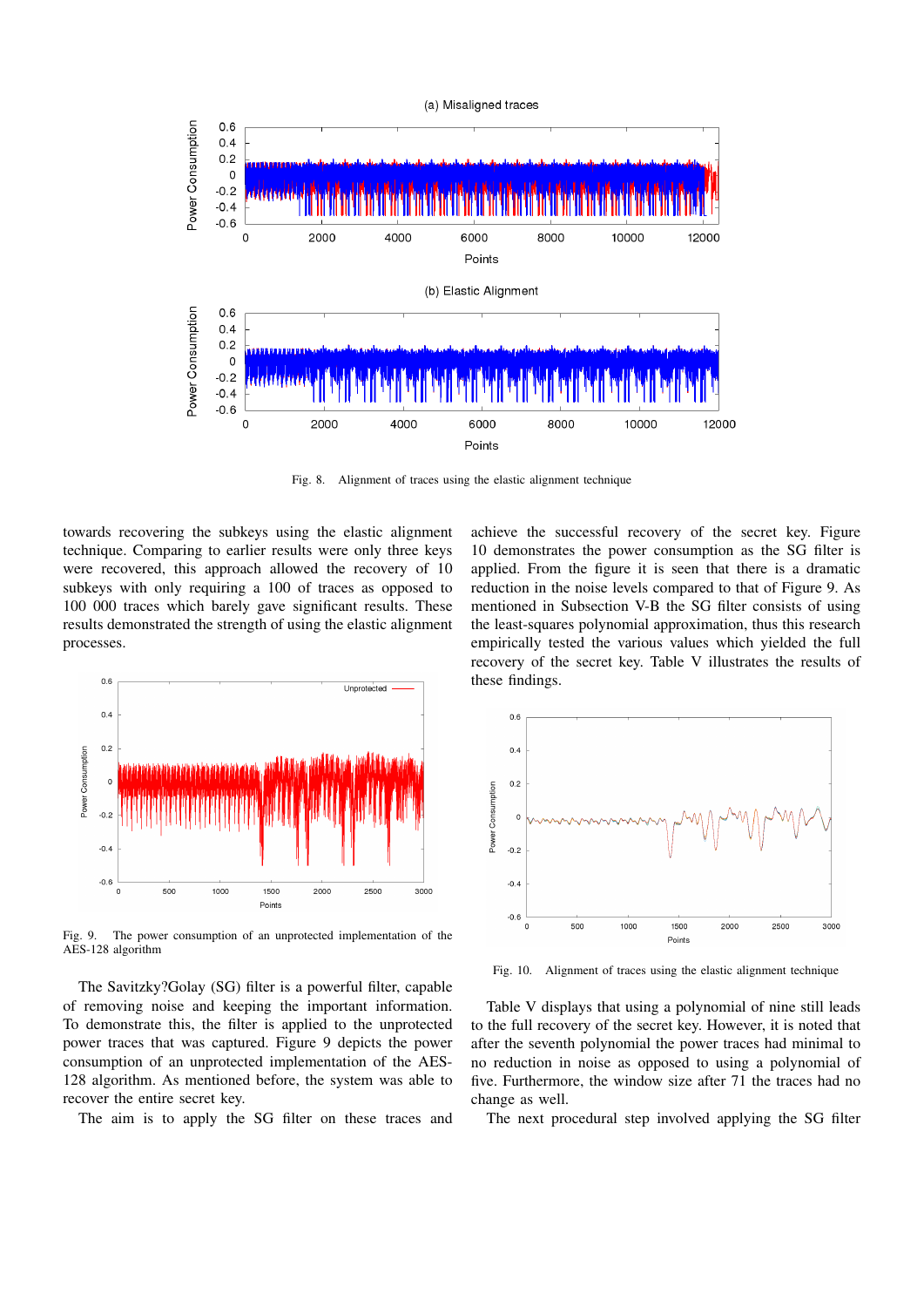TABLE V .

| Window Size | Polynomail | key Recovered |
|-------------|------------|---------------|
| 51          | 3          | Yes           |
| 71          | 3          | Yes           |
| 91          | 3          | Yes           |
| 51          | 5          | Yes           |
| 71          | 5          | Yes           |
| 91          | 5          | Yes           |
| 51          | 7          | Yes           |
| 71          |            | Yes           |
| 91          |            | Yes           |
| 51          | 9          | Yes           |
| 71          | 9          | Yes           |
| 91          | 9          | Yes           |

onto the power consumption that was aligned by the elastic algorithm. Figure 11 illustrates a comparison of the success



Fig. 11. The results obtained from the CPA attack after the additional signal processing was applied

ratio as the elastic alignment and SG filter was used on the known countermeasure power consumption when the CPA attack was performed. It is observed when using the elastic alignment alone, the success rate was 0.625, which relates to 10 subkeys being recovered. Furthermore, as both the elastic alignment and SG filter was used together the entire secret key was revealed. Compared to the unprotected implementation only 10 additional traces were required. This demonstrates that using both techniques in conjunction, the system was able to recover the secret key as three different known countermeasures was used. i.e: hiding; shuffling and random delays. Additionally, the process was applied to the multi-threaded power consumption. This research was unable to recover one subkey with a maximum of 1000 traces used for the CPA attack with elastic alignment and the SG filter where as it can be seen that only 60 samples were required to break the existing countermeasure.

Since the research has demonstrated that the preprocessing process is capable of retrieving the secret key with minimal

required traces with a CPA attack. The techniques mentioned above is used on the power consumption for the known and multi-thread countermeasures with the template attack applied. A 100 000 traces were used as training samples and 100 training samples were used. Figure 12 illustrates these results. It is observed that applying the elastic alignment and the



Fig. 12. The results obtained from the template attack after the additional signal processing was applied

SG filter to the known countermeasure the entire secret key is recovered with only 32 testing samples. Furthermore, the multi-threaded countermeasure only revealed two subkeys and mitigates these additional signal processing techniques. This further reinforces that the multi-threading technique is capable of withstanding various types of attacks.

The research has demonstrated the ability to retrieve the secret key on an unprotected cryptographic algorithm as well a protected implementation. It is shown that the entire secret key was recovered as the combination of known countermeasures of hding, shuffling and random delays was implemented. However, the research was unable to recover the full secret key as the multi-threaded countermeasure was used. The elastic alignment depends on the power consumption to be similar to reconstruct a signal that is close to the reference signal. Since the multi-threaded countermeasure has dynamic power consumption it is difficult to establish a good reference trace to align the rest of the power traces on as there are many permutations for a power trace. The filtering becomes ineffective as power consumption of the multi-threaded varies and becomes difficult to align.

Comparing the two countermeasures, the multi-threading approach is successful in mitigating information being leaked from the device. The multi-threaded countermeasure unique designed allowed for the countermeasure to mitigate the CPA and template attack. Furthermore, additional signal enhancement techniques had little effect on the mutli-threaded countermeasure.

#### VII. CONCLUSION

This research extends the SCA attacks on the multiple thread countermeasure by performing both the CPA and template attacks. Furthermore, the research applies additional